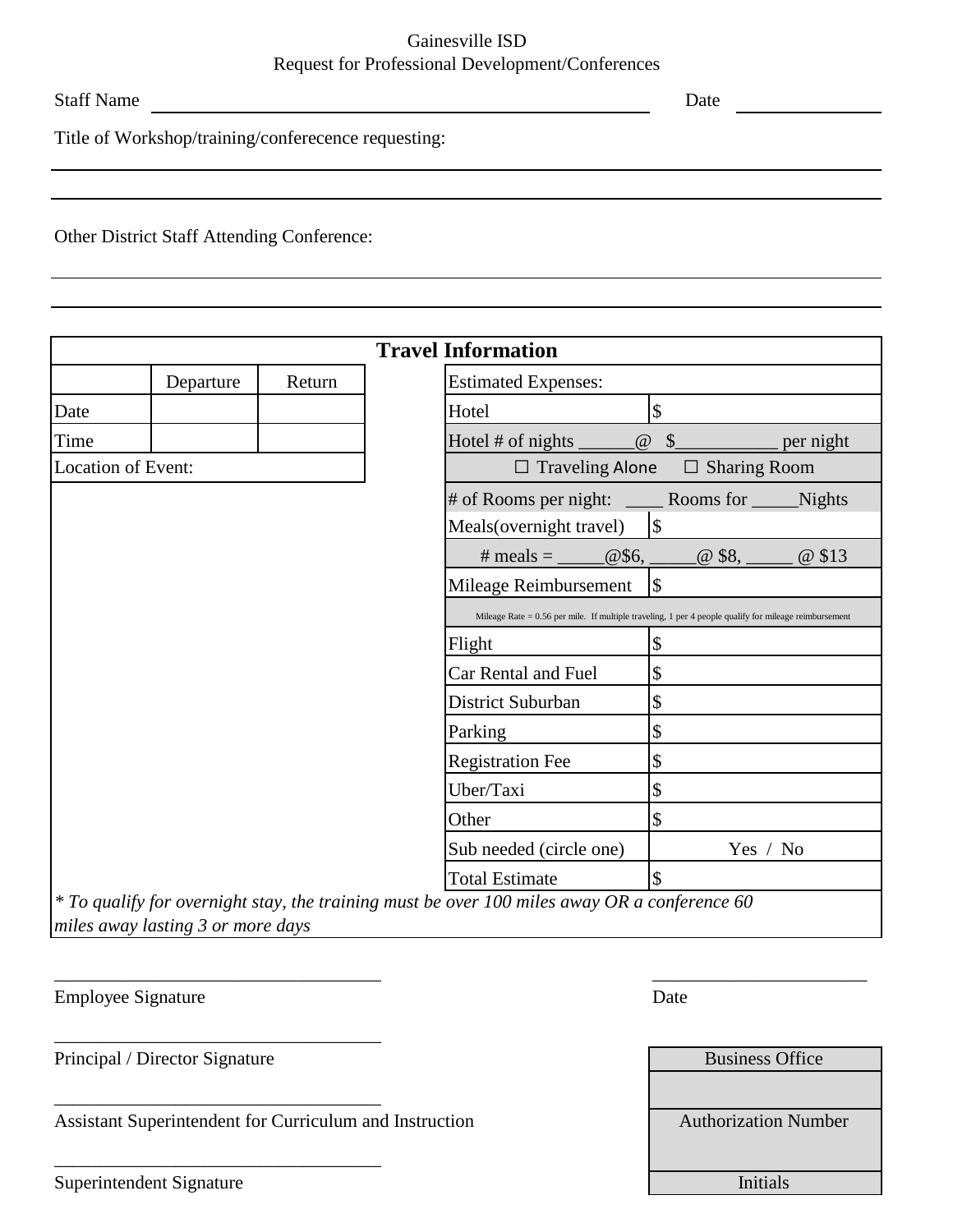## Travel Checklist (for your use only - do not submit)

| <b>Complete Request for Professional Development Form</b><br>and Submit Original for signatures at least 2 weeks<br>ahead of time                                                                                             |
|-------------------------------------------------------------------------------------------------------------------------------------------------------------------------------------------------------------------------------|
| <b>Receive Request for Professional Development Back</b><br>with Authorization Number                                                                                                                                         |
| Create PO for all things needed for travel (may be<br>multiple PO's and reference Authorization Number in<br>the Catalog Area of the Requisition                                                                              |
| Once you have approved PO make all necessary travel<br>accommodations including: reserve Hotel, send conf<br>registration, Book flights, Reserve Vehicle, Submit<br>Meal Per Diem to Business Office on Reimbursement<br>Form |
| Enter professional development Absence day in<br><b>AESOP</b>                                                                                                                                                                 |
| When Return from Travel Submit any receipts or<br>mileage reimbursement or Business Office                                                                                                                                    |